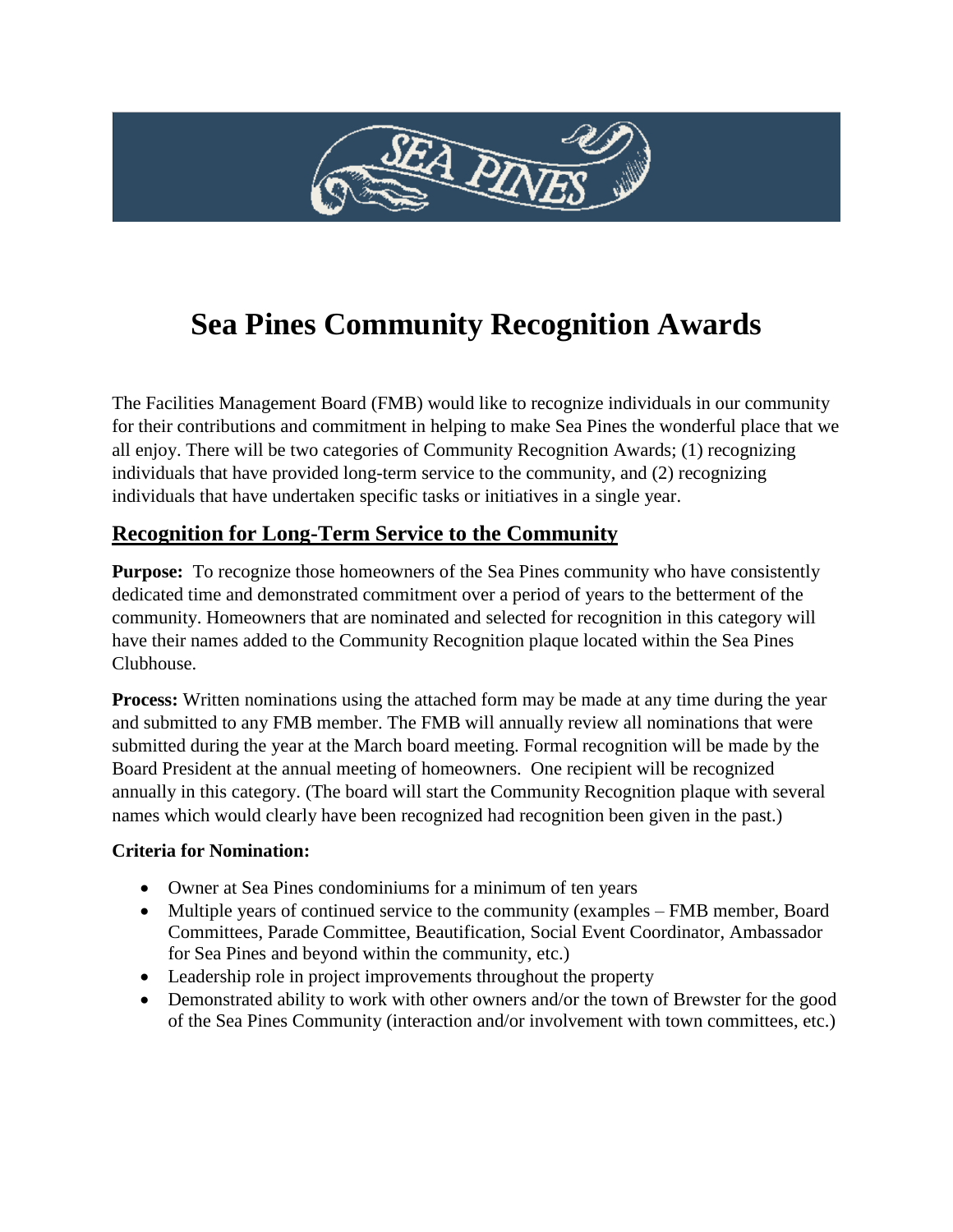### **Recognition for Specific Tasks or Initiatives in a Single Year**

**Purpose:** To recognize those homeowners of the Sea Pines community who have provided leadership on specific tasks or initiatives for the betterment of the community in a given year. Homeowners that are nominated and selected for recognition in this category will receive a letter of recognition and appreciation from the FMB.

**Process:** Written nominations using the attached form may be made at any time during the year and submitted to any FMB member. The FMB will annually review all nominations that were submitted during the year at the March board meeting. Formal recognition will be made by the Board President at the annual meeting of homeowners, with recognition letters sent to the homeowner. There is no set limit to the number of homeowners that will be recognized annually in this category.

#### **Criteria for Nomination:**

- Leadership and initiative on a specific task for the betterment of the community (examples – clubhouse reservations, planting the entrance flowers,  $4<sup>th</sup>$  of July parade volunteer, Sea Pines committee member, annual meeting registration volunteer, etc.)
- Leadership role in project improvements throughout the property
- Demonstrated ability to work with other owners and/or the town of Brewster for the good of the Sea Pines Community (interaction and/or involvement with town committees, etc.)